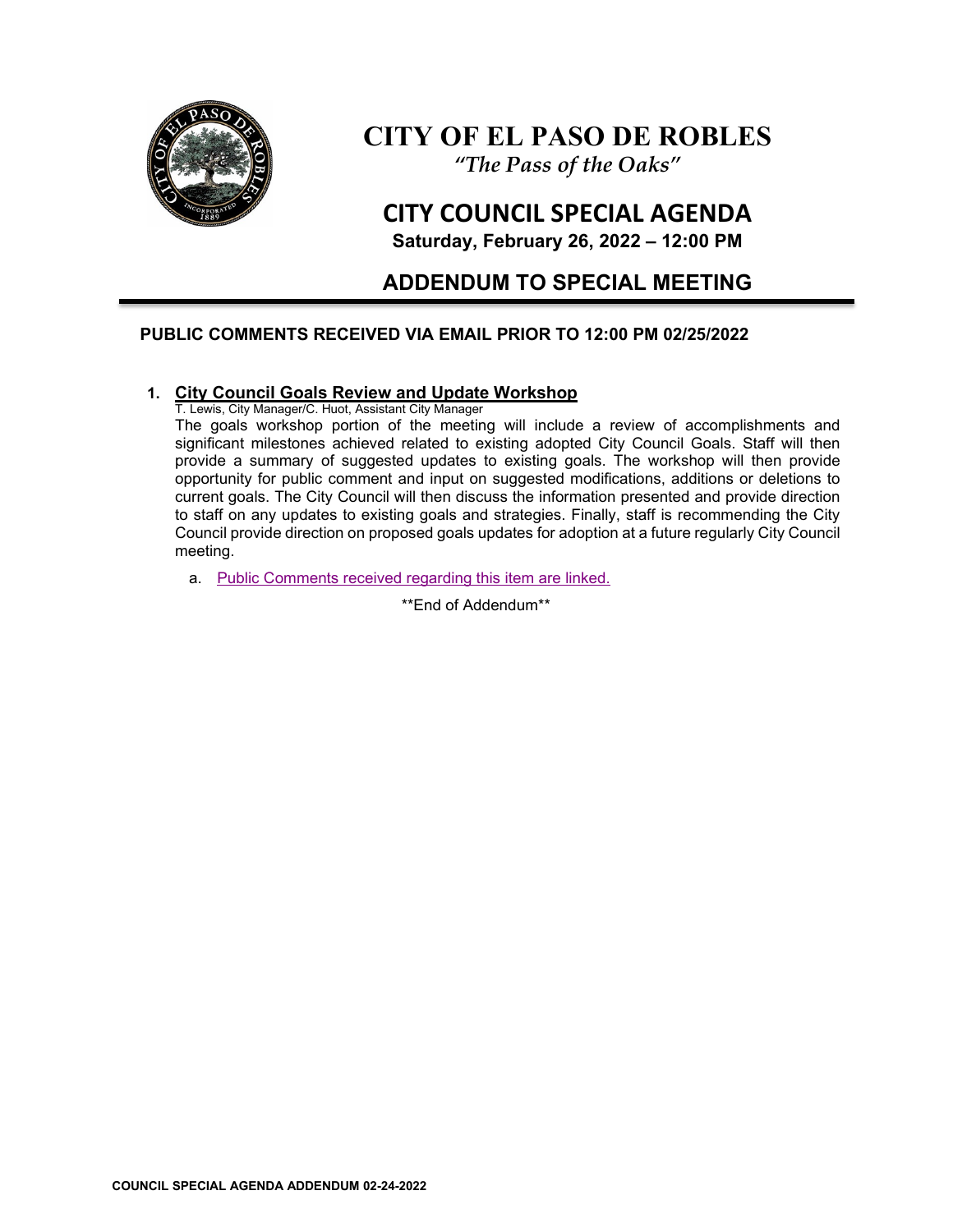

# **CITY OF EL PASO DE ROBLES**

*"The Pass of the Oaks"*

**PASO ROBLES CITY COUNCIL AGENDA 12:00 PM SPECIAL MEETING City Council Budget Planning Session Saturday, February 26, 2022** 

# **Location: Library/Conference Center Council Chamber 1000 Spring Street, Paso Robles**

The City has returned to hybrid public meetings pursuant to AB 361, which allows for a deviation from the teleconference rules required by the Ralph M. Brown Act. Residents now have the option to attend the meeting in person or to participate remotely.

For those attending in person, the Council Chamber will be at limited capacity to allow for compliance with the social distancing recommendations of the state and county health departments. Masks will be required for unvaccinated individuals in the Council Chamber. If maximum capacity is met in Council Chamber, additional attendees will be asked to participate in the meeting via the remote options listed below.

To participate remotely, residents can livestream the meeting at *[www.prcity.com/youtube](http://www.prcity.com/youtube)*, and call **(805)865-7276** to provide public comment via phone. The phone line will open just prior to the start of the meeting and remain open throughout the meeting to ensure the opportunity to comment on each item heard by the Council. Written public comments can be submitted via email to *[cityclerk@prcity.com](mailto:cityclerk@prcity.com)* prior to *12:00 noon on the day before* the Council meeting to be posted as an addendum to the Agenda. If submitting written comments in advance of the meeting, please note the agenda item by number or name.

City Council meetings will be [live-streamed](https://www.youtube.com/channel/UCxElWtI1YhkPr6KI552RDuw) during the meeting and also available to play later on [YouTube](https://www.youtube.com/channel/UCxElWtI1YhkPr6KI552RDuw) by accessing the following link: [www.prcity.com/youtube](http://www.prcity.com/youtube) .

# **12:00 PM – CALL TO ORDER**

# **PLEDGE OF ALLEGIANCE**

**ROLL CALL** Councilmembers Maria Garcia, Steve Gregory, John Hamon, Fred Strong, and Mayor Steve Martin

## **PUBLIC COMMENT**

Public comment for Special Meetings is limited to agenda items only and an opportunity will be provided for each agenda items when each item is called. Please see above for how to provide public comments.

## **DISCUSSION**

## **1. City Council Goals Review and Update Workshop**

T. Lewis, City Manager/C. Huot, Assistant City Manager

The goals workshop portion of the meeting will include a review of accomplishments and significant milestones achieved related to existing adopted City Council Goals. Staff will then provide a summary of suggested updates to existing goals. The workshop will then provide opportunity for public comment and input on suggested modifications, additions or deletions to current goals. The City Council will then discuss the information presented and provide direction to staff on any updates to existing goals and strategies. Finally, staff is recommending the City Council provide direction on proposed goals updates for adoption at a future regularly City Council meeting.

**PUBLIC COMMENT ROLL CALL VOTE**